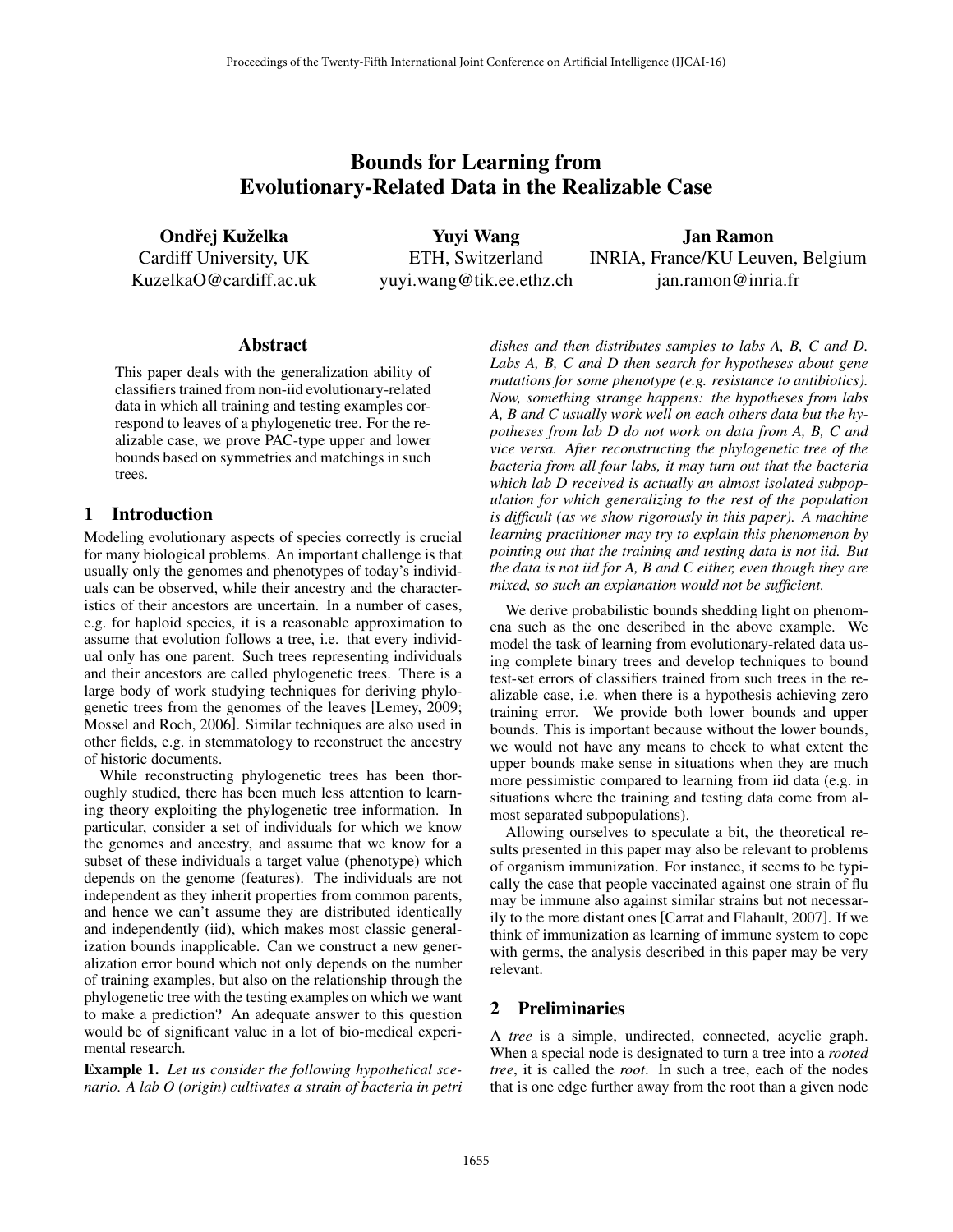

Figure 1: A tree with leaves labeled by (*A, B, B, A*).

is called its *child* (*parent* can be defined correspondingly). The *depth* of a rooted tree is the distance from the root to the farthest leaf node. If every node in a tree has at most two children, this tree is a *binary* tree. Every non-root node with degree 1 is a *leaf* of the tree. An ordered rooted binary tree is a binary tree in which children of non-leaf nodes are distinguished, called left and right child, respectively. If *T* is a tree, we denote by  $L(T)$  its left subtree and by  $R(T)$  its right subtree. Similarly,  $L(T, v)$  and  $R(T, v)$  denote the left and right subtree of the subtree of *T* rooted in *v*. Unless stated otherwise, when speaking of *trees*, we assume that they are complete, ordered and binary, and their leaves are indexed by increasing integers (from left-most to right-most). Leaves of trees may also be labeled (not to be confused with indexing of leaves which is given by ordering of the nodes in a given tree). As long as we keep working only with complete ordered binary trees, we can represent labelings of leaves of any tree *T* by a sequence  $z = (z_1, z_2, \dots, z_m)$  with  $m = 2^d$  where *d* is depth of the tree,  $z_1$  is the label of the left-most leaf,  $z_2$  is the label of the second left-most leaf and so on. For instance, the labeling of the tree from Figure 1 is  $z = (A, B, B, A)$ . Here, *A* and *B* are just labels whose meaning is not important at this point.

Sequences  $z = (z_1, z_2, \ldots, z_m)$  and  $z' = (z'_1, z'_2, \ldots, z'_m)$  $z'_m$ ) of labels of leaves of a complete binary tree are said to be *isomorphic* if there exists an automorphism  $\pi$  of the (unordered version of) the tree such that the label of any leaf in *z* is the same as the label of the image under  $\pi$  of that leaf in  $z'$ . Informally,  $z$  and  $z'$  are isomorphic if there exists a complete binary tree whose *m* leaves are labeled by *z*, and  $z<sup>0</sup>$  is the leaf labeling sequence obtained by flipping the order of some subtrees in it (i.e. by swapping some left and right subtrees). For instance, the sequence  $z = (A, B, B, A)$ from Figure 1 is isomorphic to  $z' = (B, A, B, A)$  but not to  $z'' = (B, B, A, A)$ .  $Aut(z_1, z_2, \ldots, z_m)$  is the set of all sequences  $(z'_1, z'_2, \ldots, z'_m)$  that are isomorphic to  $(z_1, z_2, \ldots, z'_m)$  $\ldots$ ,  $z_m$ ). For instance,  $Aut(B, B, A, A) = \{(B, B, A, A),\}$ (*A, A, B, B*)*}* We can further define an order on the sequences in  $Aut(z_1, z_2, \ldots, z_m)$ , e.g. the lexicographical order. The smallest sequence in an  $Aut(z_1, z_2, \ldots, z_m)$  is then called the *canonical representative* of sequences in this set.

#### 3 Evolutionary Tree Model

The evolutionary tree model considered in this paper is given by a class  $X$  of possible instances (e.g. genomes of individuals), a complete binary tree  $T$ , a conditional probability function  $p(x|x')$  :  $\mathcal{X} \times \mathcal{X} \rightarrow [0,1]$  and a probability function  $p_0(x): \mathcal{X} \to [0, 1]$ . The joint probability of the individuals in the tree is given as  $P[X_1 = x_1 \land \cdots \land X_k = x_k] =$ 

$$
= p_0(x_1) \cdot \prod_{i=1}^{(k-1)/2} p(x_{2i}|x_i) \cdot p(x_{2i+1}|x_i)
$$

where  $k$  is the number of vertices in  $T$ ,  $X_1$  corresponds to the root,  $X_{2i}$  and  $X_{2i+1}$  are children of  $X_i$  (i.e. the probability factorizes according to a Bayesian network with structure corresponding to the tree with edges directed from root).

Intuitively, the model describes the following generative process. First, the common ancestor  $x_1$  is sampled according to the probability distribution  $p_0(.)$ . Then two children  $x_2$ and *x*<sup>3</sup> of this common ancestor are sampled according to the conditional probability distribution  $p(.|x_1)$ . In the next step, the children of these nodes are again sampled according to  $p(.|x_2)$  and  $p(.|x_3)$  and so on. Since we will mostly be working only with leaves of the trees, we will denote by  $P^*(\mathcal{S})$ the marginal probability of the instances in the leaves of the given tree, i.e.  $P^*(S) = P[X_m = x_1 \land \cdots \land X_{2m-1} = x_m]$ where  $S = (x_1, \ldots, x_m) \in \mathcal{X}^m$  is called a *sample* (notice that samples only involve leaves of the tree). It holds that if  $S = (x_1, \ldots, x_m) \in \mathcal{X}^m$  and  $S' = (x'_1, \ldots, x'_m) \in \mathcal{X}^m$ , satisfy  $S' \in Aut(S)$  then  $P^*(S) = P^*(S')$ , i.e. the distribution is invariant with respect to symmetries which correspond to reorderings of a given ordered tree.

Learning in the evolutionary tree model. We assume that we are given an evolutionary tree model. The positions of training and testing examples in the tree are specified by *dataset configurations*. A dataset configuration is a sequence  $A = (a_1, a_2, \ldots, a_m)$  where  $a_i \in \{train, test\}$ . The leaves of the tree *T* with an index *i* such that  $a_i = train$  are called train-set leaves and the remaining leaves are called test-set leaves.

Example 2. *For instance, the dataset configuration (train, train, train, train, test, test, test, test) corresponds to training and testing examples forming two completely separated populations. Regarding Example 1 from Introduction, this could happen if lab O put half of the original sample of bacteria to one petri dish and the other half to another petri dish, continued cultivating the bacteria in the two dishes separately and then provided samples from one dish to one lab and samples from the other dish to the other lab. On the other hand, the dataset configuration (train, test, test, train, train, train, test, test) corresponds to training and testing examples being more mixed.*

The set of indices of train-set leaves is denoted by *Tr*(*A*) and the set of indices of test-set leaves is denoted by *Te*(*A*). If *S* is a joint sample of leaves of a given tree then  $S_{Tr}(S, A)$  =  $(S)_{Tr(A)}$  and  $S_{Te}(S, A) = (S)_{Te(A)}$  are the samples of training and testing examples, respectively. In a sample, we not only get feature-vectors *x* (e.g. genomes), but also the corresponding labels  $l \in \{0, 1\}$  given by an unknown concept.

**Example 3.** If we substitute  $A := train$ ,  $B := test$ *in the tree in Figure 1 then its dataset configuration is*  $(r\pi i n, \text{test}, \text{test}, \text{train})$ *. It holds*  $Tr(A) = (1, 4)$ *,*  $Tr(A) =$  $(2, 3)$ *.* If  $S = (w, x, y, z)$  then  $S_{Tr}(S, A) = (w, z)$  and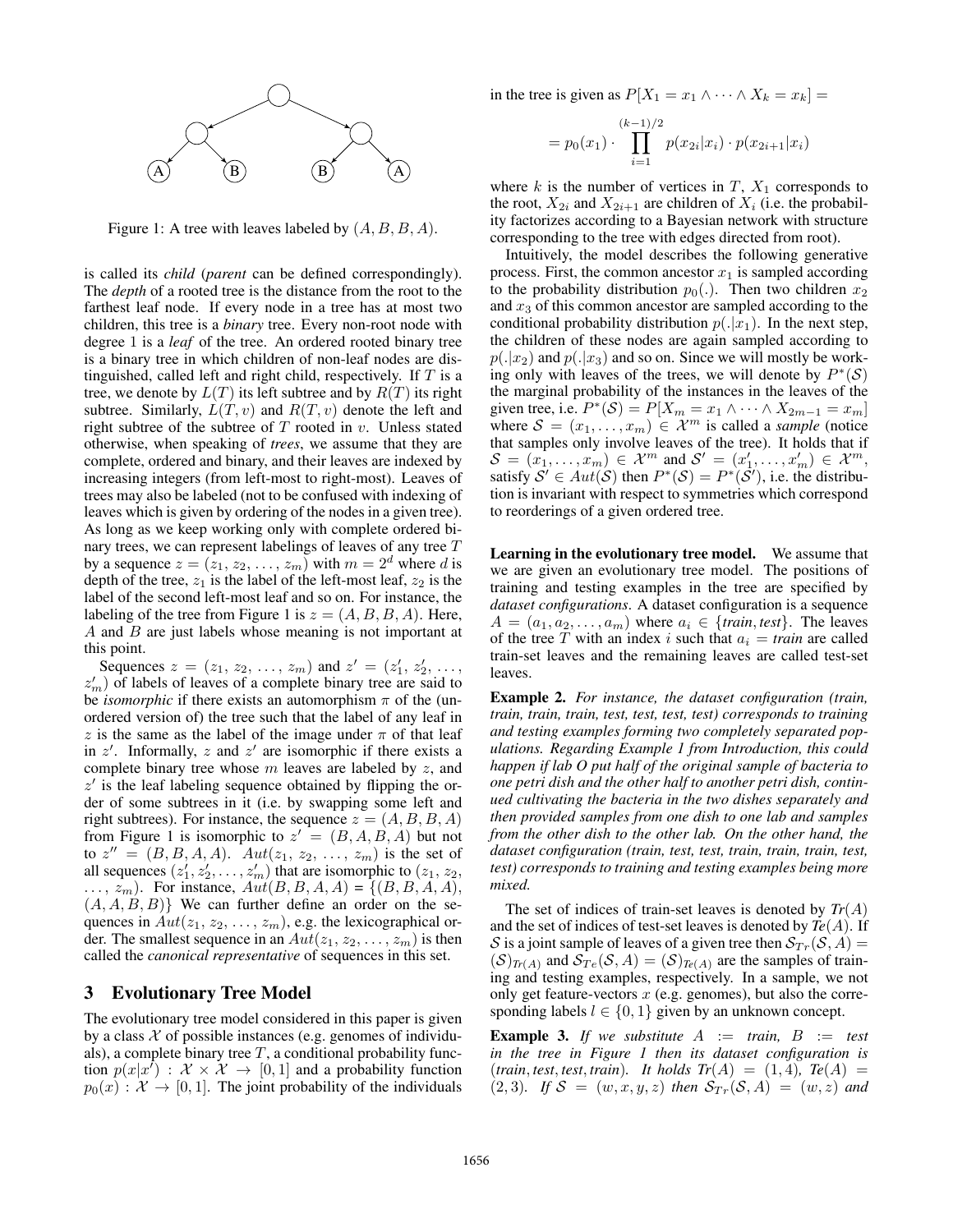$S_{Te}(S, A) = (x, y)$  *are the training and testing samples, respectively.*

Let *H* be some class of functions from *X* to  $\{0, 1\}$ . The goal of learning is to find a hypothesis  $h \in \mathcal{H}$  which can do well in predicting labels of testing examples. In the realizable learning case, we also want the hypothesis *h* to correctly classify all training examples (such a hypothesis is called *consistent hypothesis*). A learning algorithm *L* may be seen as a function mapping training examples  $S_{Tr} \in (\mathcal{X} \times \{0,1\})^*$ to hypotheses  $h \in \mathcal{H}$  such that for all training examples  $(x_i, l_i) \in S_{Tr}$  it holds  $l_i = h(x_i)$ . If *h* is a hypothesis then  $err(S, h) = \sum_{x_i \in S} \mathbf{1}(h(x_i) \neq l_i)$  is the error of the hypothesis *h* on *S*.

By error upper bounds in this model, we will understand inequalities of the form  $P[err(\mathcal{S}_{Te}, L(\mathcal{S}_{Tr})) \geq k] \leq f_A(k)$ where  $S_{Tr} = S_{Tr}(\mathcal{S}, A), S_{Te} = S_{Te}(\mathcal{S}, A)$  and  $\mathcal{S}$  is jointly sampled from the given evolutionary tree model. Put simply in words, we are interested in bounding the probability that a hypothesis produced by a learning algorithm *L* which returns a hypothesis  $h \in \mathcal{H}$  consistent with the sample will disagree with the unknown concept  $c \in \mathcal{H}$ , which determines labels of training and testing examples, on *k* or more testing examples from the joint sample.

## 4 Upper Bounds

In this section we derive upper bounds on test-set error. The next theorem gives a bound on the probability that a *fixed* hypothesis *h* consistent with training examples will result in *k* or more errors on the test-set examples.

Theorem 1. *Let us have an evolutionary tree model from which samples S are sampled.* Let  $A = (a_1, a_2, \ldots, a_m)$ *be a dataset configuration, h be a fixed hypothesis and c be an unknown concept. Then the probability*

$$
P[err(S_{Tr}(S, A), h) = 0 \land err(S_{Te}(S, A), h) \ge k]
$$

*is bounded by*

$$
\max_{e = (e_1, ..., e_m) \in C_k} \frac{|\{e' \in Aut(e) \text{ s.t. } \sum_{i \in Tr(A)} e'_i = 0\}|}{|Aut(e)|}
$$

*where*  $C_k$  *denotes the set of all sequences*  $e \in \{0,1\}^m$  *with*  $\sum_i e_i \geq k$ .

Not surprisingly, error bounds depend on given dataset configurations. The next example shows a dataset configuration for which one cannot really guarantee good generalization.

Example 4. *Let us have a complete binary tree with dataset configuration* (*train, train, train, train, test, test, test, test*)*.* Using Theorem 1, we obtain the same bound  $\frac{1}{2}$  for the *probability of* 1*,* 2*,* 3*, and* 4 *errors on test-set examples. For instance, for* 3 *errors e maximizing the fraction in Theorem 1* is  $e = (0, 0, 0, 0, 1, 1, 1, 0)$  *and we can check that the size of the set in the numerator is* 4 *and*  $|Aut(e)| = 8$  *which gives* the bound  $\frac{1}{2}$ . Intuitively, this dataset configuration is not *very good for learning because, revisiting the evolutionary motivation, we have two subpopulations which evolved independently of each other but we have only training examples from one of the populations. It is not surprising that we*



Figure 2: A tree with dataset configuration (*test, test, train, test, train, test, train, train*). A matching of cardinality 3 is depicted by the thick edges where different colors correspond to different matched pairs of train-set and test-set leaves.

*cannot give very good guarantees for generalization when learning only from one of the sub-populations. A dataset configuration, better suited for learning and leading to much better bounds is* (*train, test, train, test, train, test, train, test*)*.* In this case the bounds are  $\frac{1}{2}$ ,  $\frac{1}{4}$ ,  $\frac{1}{8}$ , and  $\frac{1}{16}$  for the probability *of* 1*,* 2*,* 3*, and* 4 *errors, respectively.*

The bound in Theorem 1 has two disadvantages for practical use. First, it is not expressed in terms of a very intuitive or an easy-to-compute graph parameter, and second, it does not have exponential form which is needed for obtaining analytic bounds on the expected error as done in Section 6. Therefore, next, we connect the bound from Theorem 1 with *matchings in trees*. A *matching* in an ordered tree *T* with dataset configuration *A* is a set of pairs of indices of leaves  $M = \{(i_1, j_1), (i_2, j_2), \ldots, (i_n, j_n)\}$  such that: (i) for every  $(i, j) \in M$ , *i* is index of a train-set leaf and *j* is index of a test-set leaf, and (ii) the shortest paths connecting  $(i, j), (i', j') \in M$  are disjoint if  $(i, j) \neq (i', j').$ 

Theorem 2. *Let T be a tree, let A be its dataset-configuration and let B*(*A, k*) *be the upper bound from Theorem 1. Let M be a matching of a subset of train and test leaves (M is supposed to be a set of pairs of indexes). Then*  $B(A, k) \leq$  $2^{-k+|Te(A)|-|M|}.$ 

Thus, matchings in trees give us simpler, albeit looser, upper bounds than the bounds from Theorem 1.

Example 5. *Let us have a tree with dataset configuration A* = (*test, test, train, test, train, test, train, train*) *displayed in Figure 2. Then Theorem 2 gives us the upper bound*  $2^{1-k}$ *on probability of getting at least k errors on test-set examples and* 0 *errors on train-set examples for a fixed hypothesis h.*

We can use the result from Theorem 2 together with the shattering lemma (see Lemma 2.1 in [Natarajan, 1991]) and union bound to obtain the upper bound  $(m + 1)^d$ .  $2^{-k+|Te(A)|-|M|}$  for learning from a hypothesis class with VC dimension *d* [Vapnik, 1995]. We will use this bound for computing bounds for expected error in Section 6.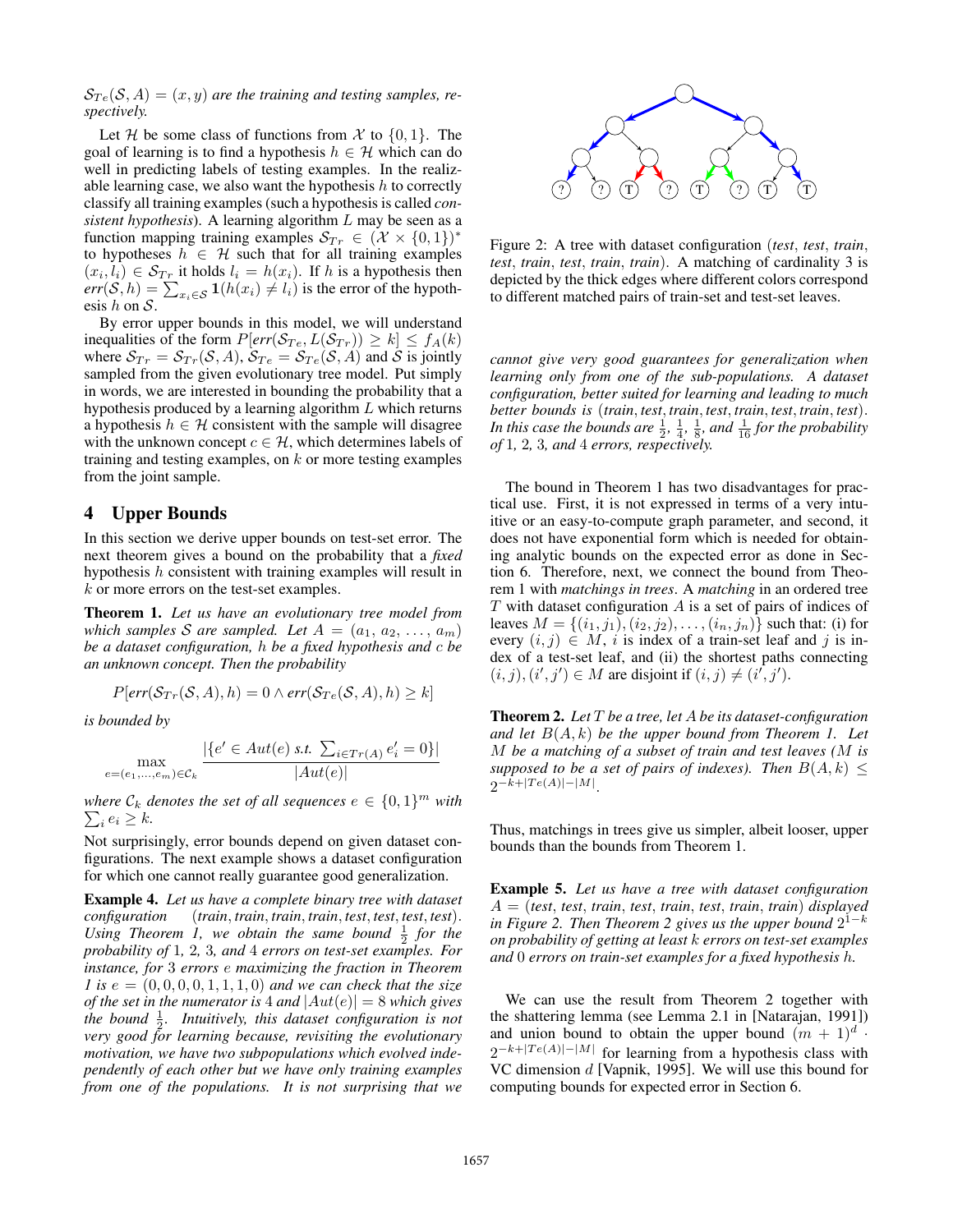### 5 Lower Bounds

In this section, we derive a lower bound<sup>1</sup> corresponding to the upper bound from Theorem 1.

**Theorem 3.** Let A be a dataset configuration and let  $k \leq$ *|Te(A)|. Then there exists an evolutionary tree model, a hypothesis h and a concept c such that*

$$
P[err(S_{Tr}(S, A), h) = 0 \wedge err(S_{Te}(S, A), h) \ge k]
$$
  

$$
\ge \frac{1}{|Aut(A)|^2}.
$$

Example 6. *Let us have a dataset configuration corresponding to train and test set coming from two completely separated populations, i.e.*  $A = (train, train, ..., train, test, test, ...,$ *test*). Then the upper bound obtained using Theorem 1 is  $\frac{1}{2}$ *for all k and the lower bound obtained using Theorem 3 is*  $\frac{1}{2^2} = \frac{1}{4}$ *, also for all k. So, in this case the ratio of the upper bound and the lower bound is constant. On the other hand, when we consider the case in which train and test set are perfectly mixed, such as in the case of the dataset configuration*  $A' = (train, test, train, test, train, test, train, test, train, test)$ *may check that the ratio of the upper bound and the lower bound grows with k.*

We should note here that the lower bound presented in this section is not the tightest possible. In general, one could get tighter lower bounds for a fixed dataset configuration by viewing the tree as a Bayesian network and directly optimizing the conditional probability functions  $p(.|.)$  and  $p_0(.)$ . However, first, this would lead to intractable optimization problems and, second, it would not give any insight into the problem. The lower bounds provided in this section are useful especially in the cases when  $|Aut(A)|$ , where *A* is a dataset configuration, is small, such as in cases when training and testing examples come from (almost) separated populations.

#### 6 Bounds on Expected Error

In this section we describe a method for obtaining upper bounds on expected error. In order to compute expected error bounds, we will utilize the following theorem which considers only the special case of dataset configurations with only one test-set leaf.

**Theorem 4.** Let  $A = (test, train, train, \ldots, train, train)$  be *a dataset configuration and H be a hypothesis class with VC dimension d. Let us suppose that the learning algorithm L selects a hypothesis from H which is consistent with training examples. Then for the test-set error we have the inequality*

$$
\mathbf{E}_{\mathcal{S}}[err(\mathcal{S}_{Te}(\mathcal{S}, A), L(\mathcal{S}_{Tr}(\mathcal{S}, A)))] \le \frac{4 + 2d \log(|A| + 1)}{|A|}
$$

The bounds from the previous theorem lead to a general and straightforward method for obtaining bounds on expected errors. For every test-set leaf, we can find the largest complete binary tree embedded in the original tree *T* with the dataset configuration *A* which still contains that test-set leaf and no other test-set leaves. By summing up the bounds, using linearity of expected value, for all test-set leaves in the tree, we obtain an upper bound on the expected error when learning a consistent hypothesis from a class *H* with VC dimension *d*.

Example 7. *Let A be a dataset configuration of size 1024 and let A consist of interleaved blocks of 4 train-set leaves and 4 test-set leaves and let H have VC dimension d* = 2*. Then for every test-set leaf, we can find an embedded complete binary tree consisting of 128 leaves, in which every other leaf is a train-set leaf. Therefore we can bound the expected number of errors in this tree by*

$$
\mathbf{E}_{\mathcal{S}}[err(\mathcal{S}_{Te}(\mathcal{S}, A), L(\mathcal{S}_{Tr}(\mathcal{S}, A)))]
$$
  

$$
\leq 512 \cdot \frac{4 + 2 \cdot 2 \cdot \log_2 129}{128} \approx 128.2
$$

*which corresponds to error rate of approximately 25%.*

#### 7 Related Work

In this section, we discuss related works on learning theory for learning settings violating the iid assumption. An example is learning from examples which are not independent but only exchangeable. Many classical results on iid learning can be generalized to this setting [Catoni, 2004; Pestov, 2010; Shalizi and Kontorovitch, 2013]. Although superficially similar to our work because both rely on symmetries, there are important differences between the two settings. Most notably, the structure of symmetries is more complicated in our setting because the bounds in our work must somehow reflect the dependence on symmetries of the dataset configurations.

There are also works on inductive learning from various models of dependent training examples. In [De Brabanter *et al.*, 2011], the correlations between training errors are explicitly specified. In [Usunier *et al.*, 2005], a setting was studied in which binary classifiers are trained with data which may be dependent but deterministically generated from a sample of independent examples. In time series analysis, training examples are usually assumed to satisfy some mixing conditions, e.g.  $\alpha$ -mixing or  $\beta$ -mixing [Guo and Shi, 2011; Ralaivola *et al.*, 2010], which is then used to obtain generalization guarantees. In [Wang *et al.*, 2014], dependency structure of examples is assumed to be known and represented by hypergraphs. In all these cases, while training examples are assumed to be dependent, the test-set examples are assumed to be sampled independently from them. In contrast, in our work the train-set and test-set examples are both assumed to be sampled from the evolutionary process and, thus, not independently.

The case when training and testing examples are not mutually independent of each other, like in the present paper, has also received attention in learning theory. In [Aldous and Vazirani, 1990], a model was introduced in which training and testing examples are sampled from a random walk (Markov chain). Our work may be regarded as related to these works in that the evolutionary tree model is related to branching random walks. However, one difference is that we assume that the examples come only from leaves of the tree (which is sensible from the biological motivation because living individuals correspond to the leaves) whereas in the random walk model the examples are assumed to come from all

<sup>&</sup>lt;sup>1</sup>In Appendix we actually prove a lemma with a stronger lower bound than the one in Theorem 3 but less interpretable from which Theorem 3 follows.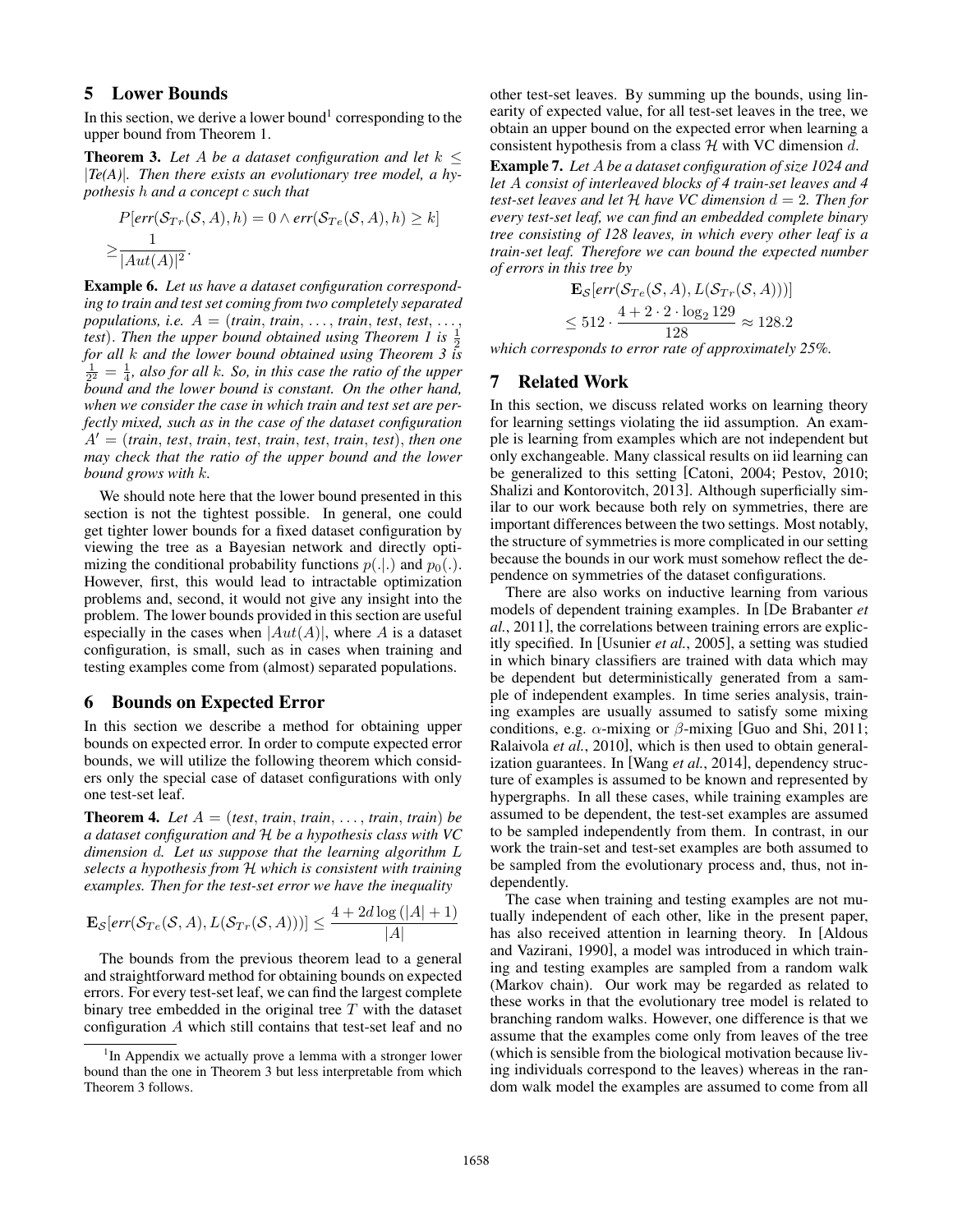stages of the walk. Another difference which stems from this is that there is no notion of dataset configurations in the random walk model. Several results from [Kontorovich, 2012] would be relevant for our work as well, but only if we put additional assumptions on the evolutionary process beyond those used in this paper.

The work presented in this paper is also related to transductive learning [Gammerman *et al.*, 1998; El-Yaniv and Dmitry, 2009] in that the number of test-set examples is finite and known in advance (whereas in inductive learning, the number of test-set examples is assumed to be infinite as there we are mostly interested in bounding the probability that a hypothesis with high expected error is learned). However, unlike in transductive learning we do not assume that the test-set examples are known by the time of learning.

#### 8 Conclusions

In this paper we studied generalization bounds for learning from examples which are sampled from an evolutionary model. We provided PAC-type upper bounds based on combinatorial arguments and also upper bounds on expected errors. To complement the upper bounds we also provided a lower bound for the number of errors of a consistent hypothesis. For some dataset configurations corresponding to training and testing examples from populations which are not very mixed with each other, the lower bounds and upper bounds are relatively tight and pessimistic, confirming the intuition that guaranteeing good generalization performance should not be possible in general for such situations – without some additional assumptions on the evolutionary process. For the cases when the training and testing examples come from similar populations, the upper bounds have exponentially decaying tails which also leads to reasonable bounds for expected errors. To our best knowledge, this is the first work providing a theoretical analysis of learning where training and testing examples are evolutionary related. Extending our analysis to the agnostic case is an interesting future direction.

### Acknowledgments

This work has been supported by ERC Starting Grant 240186 MiGraNT: Mining Graphs and Networks, a Theory-based approach.

#### A Proofs of Theorems

We will need a little additional notation. Let  $S =$  $(x_1, \ldots, x_m)$  be a joint sample of leaves of the given tree. Let  $c \in \mathcal{H}$  be an unknown concept according to which training and testing examples are labeled, and  $h \in \mathcal{H}$  be a hypothesis. Then we let  $e(S) = (1(c(x_1) \neq h(x_1)), \ldots, 1(c(x_m) \neq$  $h(x_m)$ ) denote a sequence which contains ones in the places of examples for which *h* and *c* disagree. We call *e*(*y*) *error configuration of y*.

*Proof of Theorem 1.*  $\sum_{S \in \mathcal{X}^m} s.t._{e=e(S)} P^*(S)$  which is the probability that can define  $P_E(e)$ we sample from the evolutionary tree model a joint sample *S* with error configuration equal to *e*.

Let us denote by *ConsAut*(*e*) the set

$$
ConsAut(e) = \left\{ e' \in Aut(e) | \sum_{i \in Tr A} e'_i = 0 \right\}
$$

which is the set of all error configurations isomorphic to *e* with errors only on the test-set leaves. Let *ISO* be the set of representatives for classes of isomorphic error configurations (i.e. for for every  $e \in \{0,1\}^m$  there is  $e' \in ISO$  such that  $e \in Aut(e')$ ). We are interested in bounding the probability of the event  $\mathcal{E}_{Te} \geq k \wedge \mathcal{E}_{Tr} = 0$  for which we have

$$
P\left[\text{err}(\mathcal{S}_{Tr}(\mathcal{S}, A), h) = 0 \land \text{err}(\mathcal{S}_{Te}(\mathcal{S}, A), h) \ge k\right]
$$
\n
$$
= \sum_{e \in \mathcal{C}_k \cap ISO} \frac{|ConsAut(e)|}{|Aut(e)|} \cdot |Aut(e)| \cdot P_E(e)
$$
\n
$$
\le \max_{e' \in \mathcal{C}_k} \left\{ \frac{|ConsAut(e')|}{|Aut(e')|} \right\}
$$

П

which is what we needed to show.

*Proof of Theorem 2.* First, we define an auxiliary concept called *root of pair*. Let  $(tr, te) \in M$  and let  $tr =$  $v_1, v_2, \ldots, v_{r+1}, \ldots, v_{2r+1} = te$  be the unique path connecting *tr* and *te* then  $v_{r+1}$  is called *root of the pair* (*tr, te*).

Without loss of generality, we assume that *A* is such that for any pair of train-set and test-set leaves  $(tr, te) \in M$ , if  $v_r$  is the root of the pair  $(tr, te)$ , *l* is the index of the leftmost leaf of  $L(T, v_r)$  (which is the left subtree of the subtree of *T* rooted in  $v_r$ ) and *r* is the index of the left-most leaf of  $R(T, v_r)$  then either  $tr = l$ ,  $te = r$  or  $tr = r$ ,  $te = l$ . It is not difficult to see that for any dataset-configuration *A* there is an isomorphic dataset-configuration satisfying this property.

Let  $e \in \mathcal{C}_k$  be an error configuration. We will construct a mapping  $\varphi$ : *ConsAut*(*e*)  $\rightarrow$  2<sup>*Aut*(*e*)</sub>*\ConsAut*(*e*) such that</sup> for any two different  $e', e''$  it will hold  $\varphi(e') \cap \varphi(e'') = \emptyset$  and  $|\varphi(e')| \geq 2^{k-|Te(A)|+|M|} - 1.$ 

First, we order the pairs of the matching  $M = ((tr_1, te_1)$ ,  $(tr_2, te_2), \ldots, (tr_{|M|}, te_{|M|})$  as follows: if the unique path connecting *te<sup>i</sup>* and the root of the tree intersects the path connecting  $tr_j$  and  $te_j$  then  $j \leq i$ . Now, let  $e = (e_1, \ldots, e_m) \in$  $ConsAut(e) \cap C_k$  be an error configuration with exactly  $k'$ errors and let  $Err_e = \{i \in N | c_i = 1\}$  be the set of *indexes of the errors* in the error configuration *e*. Let  $M' =$  $((tr'_1, te'_1), \ldots, (tr'_{k'}, te'_{k'})$  be a subsequence of *M* consisting of those pairs  $(tr_i, te_i) \in M$  where  $te_i \in Err_e$ . Note that  $k' \geq k - |Te(A)| + |M|$ . Next, let  $B = \{0, 1\}^{k'} \setminus (0, 0, \ldots, 0)$ . For every  $b = (b_1, \ldots, b_{k'}) \in B$  we construct a new error configuration isomorphic to *e* as follows. We iterate *j* down from  $k'$  to 1. If  $b_j$  is 0, we do not do anything. If  $b_i$  is 1 then we find the root  $v_r$  of the pair  $(tr_i, te_i)$ , we  $\text{take } e[L(T, v_r)] = (e_s, e_{s+1}, \ldots, e_{s+r}) \text{ and } e[R(T, v_r)] =$  $(e_{s+r+1}, e_{s+r+2}, \ldots, e_{s+2r})$  and swap them in *e*. where  $(s, s+1, \ldots, s+r)$  and  $(s+r+1, s+r+2, \ldots, s+2r)$ are the indices of the leaves of the left and right subtree rooted in the children of *vr*.

Now we need to show that the sets of error configurations produced by the above procedure have the desired properties. First, it is obvious that any error configuration produced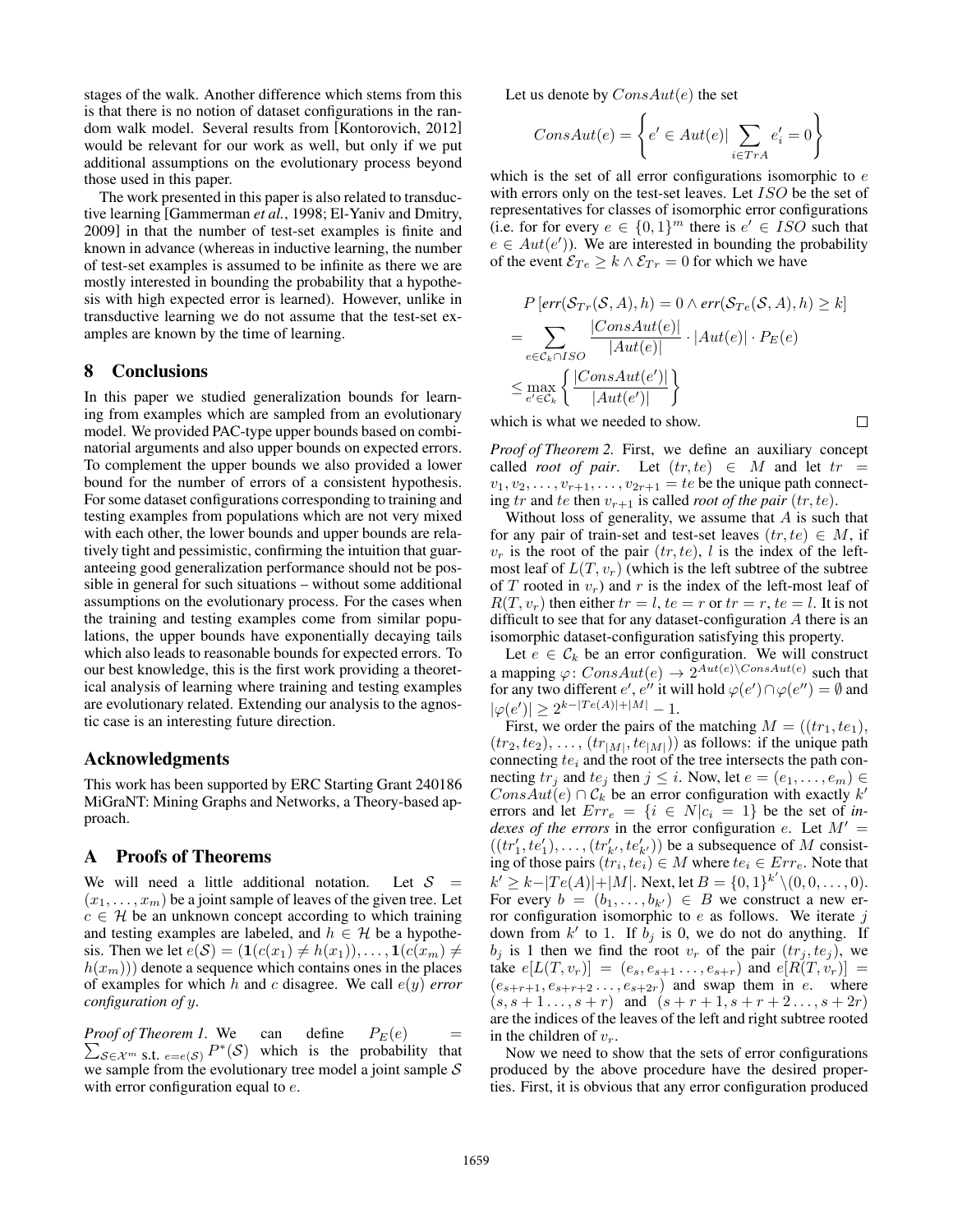in this way must be contained in *Aut*(*e*). Next, notice that there will always be at least one  $e_i = 1$  with  $i \in Tr_T(A)$ (at least the one produced by the last swap) which implies that no error configuration *e'* produced in this way can be in *ConsAut*(*e*). So  $\varphi$  maps elements from *ConsAut*(*e*) to subsets of  $Aut(e) \setminus Const(e)$  as required. Now, given the matching and an error configuration  $e' \notin ConsAut(e)$ we can actually 'decode' the original configuration as well as the vector *B* from which the next two required properties follow:  $\varphi(e') \cap \varphi(e'') = \emptyset$  for any  $e' \neq e''$  and  $|\varphi(e')| \ge$  $2^{k-|Te(A)|+|M|} - 1$ . The decoding can be done as follows. We iterate *j* from 1 to  $|M|$ . For any pair  $(tr_j, te_j)$  we check if  $e_{tr_j} = 1$  or  $e_{te_j} = 1$ . If so, we know that  $(tr_j, te_j) \in M'$ . If  $e_{tr_j} = 1$ , we set  $b_j = 1$  and swap  $(e_s, e_{s+1}, \ldots, e_{s+r})$  and  $(e_{s+r+1}, e_{s+r+2}, \ldots, e_{s+2r})$  in *e* where  $(s, s+1, \ldots, s+r)$ and  $(s + r + 1, s + r + 2, \ldots, s + 2r)$  are the indices of the leaves of the left and right subtree of the tree rooted in the root of the pair  $(tr_j, te_j)$ . Otherwise we set  $b_j = 0$  and do not change *e* at all. It can be shown using induction on the length of *B* that this procedure correctly reconstructs both *B* and the original *e*.

Since  $|\varphi(e) \cup \{e\}| \geq 2^{k-|Te(A)|+|M|}, \varphi(e) \subseteq Aut(e) \setminus$ *ConsAut*(*e*) for any  $e \in C_k$  and  $\varphi(e') \cap \varphi(e'') = \emptyset$  for any  $e' \neq e''$ , we can conclude that  $\max_{e' \in C_k} \left\{ \frac{|ConsAut(e')|}{|Aut(e')|} \right\}$  $\mathfrak{d}$  $\leq$  $|Aut(e')|$  $\left(\frac{1}{2}\right)^{k-|Te(A)|+|M|}.$  $\Box$ 

We state the next simple lemma without proof.

Lemma 5. *For an error (or dataset) configuration e, if*  $L(e)$  *is isomorphic to*  $R(e)$  *then*  $|Aut(e)| = |Aut(L(e))|$  ·  $|Aut(R(e))|$ , else  $|Aut(e)| = 2 \cdot |Aut(L(e))| \cdot |Aut(R(e))|$ .

Theorem 3 will follow directly from the next lemma.

Lemma 6. *If A is a dataset configuration then there exists an evolutionary model, a hypothesis h and a concept c such that*

$$
P[err(S_{Tr}(S, A), h) = 0 \land err(S_{Te}(S, A), h) \ge k]
$$
  
\n
$$
\ge \max_{e \in C_k} \left\{ \frac{|ConsAut(e)|}{|Aut(e)|^2} \right\}.
$$

*Proof.* For any fixed error configuration *e*, we have  $P[err(\mathcal{S}_{Tr}(\mathcal{S}, A), h) = 0 \land err(\mathcal{S}_{Te}(\mathcal{S}, A), h) \geq k] \geq$  $\sum_{e' \in Aut(e)} P_E(e')$  *·*  $\frac{|ConsAut(e)|}{|Aut(e)|}$  (because the factor  $\sum_{e' \in Aut(e)} P_E(e')$  is the probability of obtaining an error configuration isomorphic to *e* and the other factor  $\frac{|ConSAut(e)|}{|Aut(e)|}$  is the fraction of these configurations with no errors on training examples). Since the second factor is fixed for any given error configuration, we can maximize the first factor independently of it for the fixed error configuration *e*, i.e. we can find the set *X*, functions  $p_0(.)$ ,  $p(.|.)$  and a hypothesis *h* and concept *c* maximizing the probability of sampling an error configuration isomorphic to *e*.

Let  $\mathcal{X} = \{-1, 0, 1, 2, \ldots, |A| - 1\}$ . Let  $h(x) = 0$  for every  $x \in \mathcal{X}$  and let  $c(x) = 1$  for  $x = -1$  and  $c(x) = 0$  otherwise. We prove using induction on depth *d* of the tree *T* that for any error configuration *e* there are functions  $p_0(.)$  and  $p(.|.)$  such that:  $p_0(x_0) = 1$  for some  $x \in \mathcal{X}$ ,  $p(x_0|.) = 0$  and  $p(x|y)$ is non-zero only for *x*'s from a set  $\mathcal{X}_d \subseteq \mathcal{X}$  of cardinality at  $\text{most } 2^{d-1} + 1$ , and  $\sum_{e' \in Aut(e)} P_E(e') \ge \frac{1}{|Aut(e)|}$ .

(Base case,  $d = 1$ ). In this case the tree consists of just the root (which is at the same time also either a train-set leaf or a test-set leaf). If  $e = (1)$  (i.e.  $e$  is the configuration ('error')) then we set  $p_0(-1) = 1$  and  $p_0(x) = 0$  for  $x \in \mathcal{X} \setminus \{-1\}$ . Otherwise, if  $e = (0)$ , we set  $p_0(0) = 1$  and  $p_0(x) = 0$  for  $x \in \mathcal{X} \setminus \{0\}$ . Therefore we have  $\sum_{e' \in Aut(e)} P_E(e') = 1 \ge$  $\frac{1}{|Aut(e)|}$  so the base case holds.

(Inductive step, depth of the tree  $T$  is  $d = n$ ). We consider two cases according to symmetry of *e*. (i) If *L*(*e*) and  $R(e)$  are isomorphic then we can select the same  $p'_0(.)$ ,  $p'(.|.)$ and  $\mathcal{X}'$  maximizing the probability  $P'_E(L(e))$  for both the left and right subtree of the tree  $T$ . Let  $x_0'$  be the only element from  $\mathcal{X}'$  for which  $p'_0(x'_0) = 1$ . Let us set  $p_0(x_0) = 1$  for an arbitrary  $x_0 \in \mathcal{X} \setminus \mathcal{X}'$ . Let us set  $p(x'_0|x_0) = 1$  and  $p(x|y) = p'(x|y)$  for all  $x, y \in \mathcal{X}'$  and  $p_0(x) = 0$  for the rest of  $x \in \mathcal{X} \setminus \{x_0\}$ . By the induction hypothesis:  $P_E(e) = P'_E(L(e)) \cdot P'_E(R(e)) \ge \frac{1}{|Aut(L(e))|} \cdot \frac{1}{|Aut(R(e))|} = \frac{1}{|Aut(e)|}$ <br>(where the last equality follows from Lemma 5). (ii) If  $L(e)$ and *R*(*e*) are not isomorphic, let  $p_0^L(.)$ ,  $p_L^L(.)$ ,  $p_0^R(.)$ ,  $p_R^R(.)$ ,  $p_R^R(.)$ ,  $X_L$ ,  $X_R$  maximize  $P_E^L(L(e))$  and  $P_E^R(R(e))$ , respectively. We can assume w.l.o.g. that there is no  $x \in \mathcal{X} \setminus \{-1,0\}$ for which both  $p^{L}(x|.) \neq 0$  and  $p^{R}(x|.) \neq 0$ . Let  $x_0^{L}$  and  $x_0^{R}$  be the only elements for which  $p_0^{L}(x_0^{L}) = 1$  and  $p_0^R(x_0^R) = 1$ , respectively. Let us set  $p_0(x_0) = 1$  for an arbitrary  $x_0 \in \mathcal{X} \setminus (\mathcal{X}_L \cup \mathcal{X}_R)$  and  $p_0(x) = 0$  for the rest of  $x \in \mathcal{X} \setminus \mathcal{X}_R$  $\mathcal{X} \setminus \{x_0\}$ . Let us set  $p(x_0^L | x_0) = 0.5$ ,  $p(x_0^R | x_0) = 0.5$  and  $p(x|y) = p^L(x|y)$  for all  $x, y \in \mathcal{X}_L$ , and  $p(x|y) = p^R(x|y)$ for all  $x, y \in \mathcal{X}_R$ . By the induction hypothesis, we get

$$
P_E(e) \ge 2 \cdot p(x_0^L | x_0) \cdot p(x_0^R | x_0) \cdot P_E^L(L(e)) \cdot P_E^R(R(e))
$$
  

$$
\ge \frac{1}{2} \cdot \frac{1}{|Aut(L(e))|} \cdot \frac{1}{|Aut(R(e))|} = \frac{1}{|Aut(e)|}
$$

(where the last equality follows from Lemma 5) which finishes the proof. П

**Lemma 7.** Let  $A = (test, train, test, train, \ldots, test, train)$ *be a dataset configuration and H, d and L be as in Theorem 4. Then for the expected test-set error we have the inequality*

$$
\mathbf{E}_{\mathcal{S}}[err(\mathcal{S}_{Te}(\mathcal{S}, A), L(\mathcal{S}_{Tr}(\mathcal{S}, A))))] \leq 2 + d \log_2(|A| + 1).
$$

*Proof.* We have

$$
\mathbf{E}_{\mathcal{S}}[err(\mathcal{S}_{Te}(\mathcal{S}, A), L(\mathcal{S}_{Tr}(\mathcal{S}, A)))] =
$$
\n
$$
= \sum_{i=1}^{\infty} P[err(\mathcal{S}_{Te}(\mathcal{S}, A), L(\mathcal{S}_{Tr}(\mathcal{S}, A))) \geq i]
$$
\n
$$
\leq u + 1 + \sum_{i=[u+1]}^{\infty} (|A| + 1)^{d} \cdot 2^{-i}
$$
\n
$$
\leq u + 1 + (|A| + 1)^{d} \cdot 2^{-u}
$$

Now setting  $u := \log_2 (|A| + 1)^d$  (since the above inequalities hold for any real number  $u \geq 0$ ), we get

$$
\mathbf{E}_{\mathcal{S}}[err(\mathcal{S}_{Te}(\mathcal{S}, A), L(\mathcal{S}_{Tr}(\mathcal{S}, A)))] \le 2 + d \log_2(|A| + 1).
$$